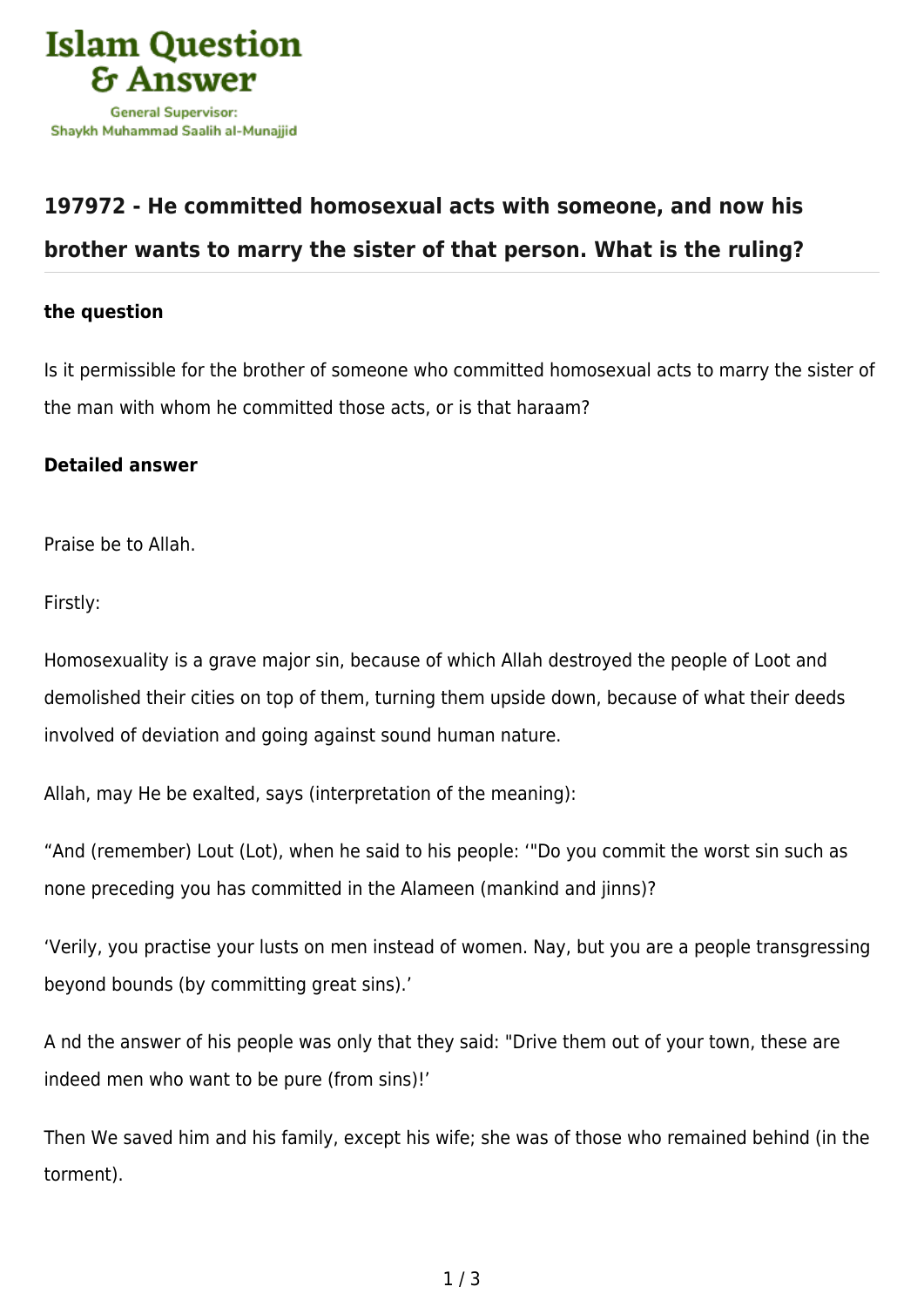

And We rained down on them a rain (of stones). Then see what was the end of the Mujrimoon (criminals, polytheists, sinners, etc.)"

[al-A 'raaf 7:80-84].

"So As-Saeehah (torment - awful cry, etc.) overtook them at the time of sunrise;

And We turned (the towns of Sodom in Palestine) upside down and rained down on them stones of baked clay.

Surely! In this are signs, for those who see (or understand or learn the lessons from the Signs of Allah).

And verily! They (the cities) were right on the highroad (from Makkah to Syria i.e. the place where the Dead Sea is now)"

[al-Hijr 15:72-76].

And there are other similar passages.

At-Tirmidhi (1456), Abu Dawood (4462) and Ibn Maajah (2561) narrated that Ibn 'Abbaas (may Allah be pleased with him) said: The Messenger of Allah (blessings and peace of Allah be upon him) said: "Whoever you find doing the action of the people of Loot, execute the one who does it and the one to whom it is done."

Clased as saheeh by al-Albaani in Saheeh at-Tirmidhi.

Ahmad (2195) narrated from Ibn 'Abbaas (may Allah be pleased with him) that the Prophet of Allah (blessings and peace of Allah be upon him) said: "May Allah curse those who do the action of the people of Loot, may Allah curse those who do the action of the people of Loot," three times.